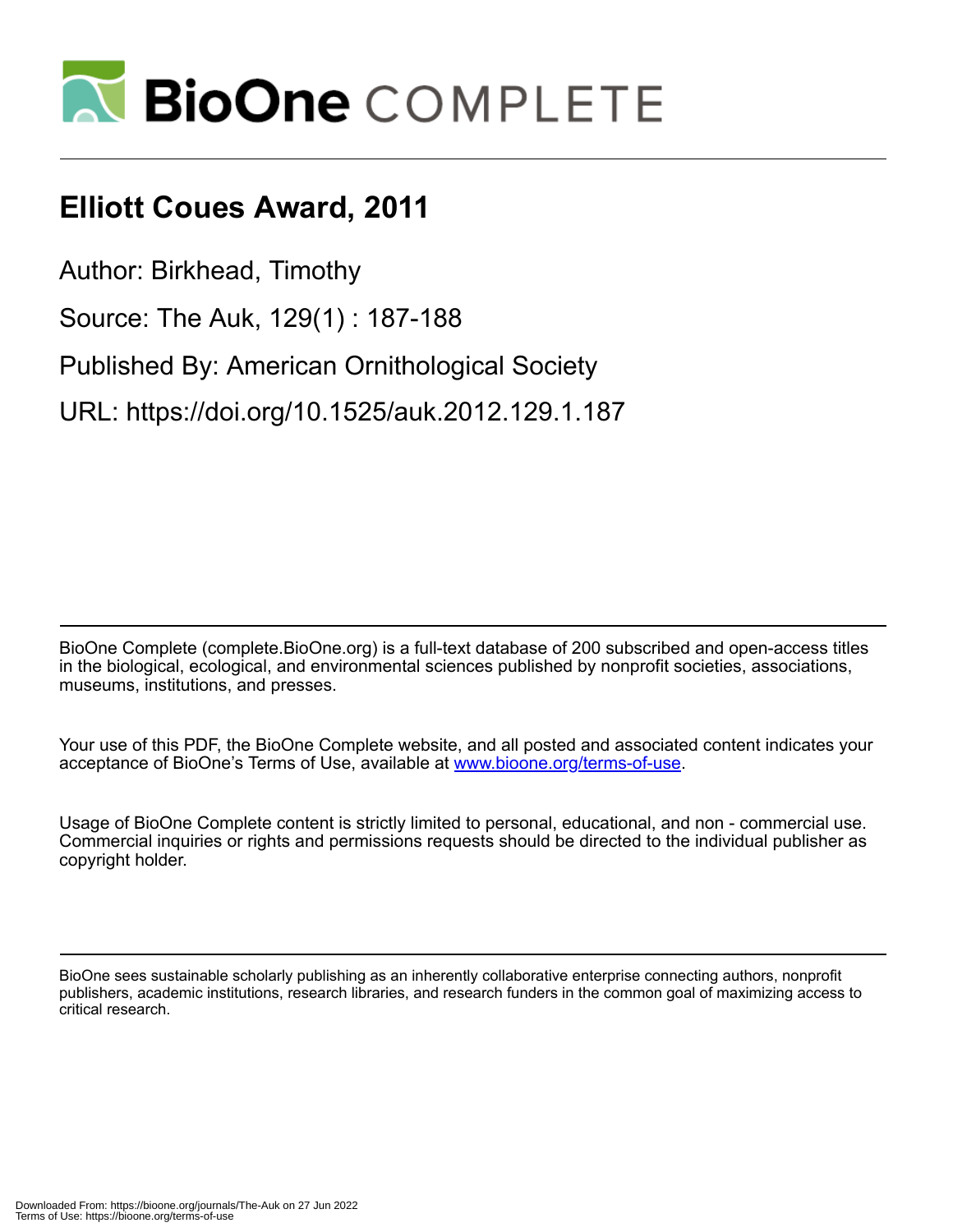The Auk 129(1):187–188, 2012 © The American Ornithologists' Union, 2012. Printed in USA.

## **ELLIOTT COUES AWARD, 2011**

TIMOTHY BIRKHEAD



Timothy Birkhead on the north Norfolk coast, United Kingdom, August 2011. (Photograph by Miriam Birkhead.)

The 2011 Elliott Coues Award is presented to Dr. Timothy Birkhead for his outstanding contributions to ornithology through his pioneering work on sperm competition and postcopulatory sexual selection in birds; his long-term studies of seabirds, magpies, and Zebra Finches; and his many books about birds written for both professional and lay audiences. Birkhead is a British behavioral ecologist who studies promiscuity and sperm competition in birds. His work has helped reshape our understanding of avian mating systems, and his unique combinations of studies focusing on both free-living and captive birds have done much to shape modern ornithology.

Birkhead's early interests in birds were fueled at the University of Newcastle-upon-Tyne, England, where he earned an undergraduate degree in zoology in 1972. He then conducted his doctoral research at the Edward Grey Institute, Oxford, on the population biology and behavior of Common Murres (Uria aalge), at first supervised by David Lack and then by Chris Perrins after Lack died. In 1976, Birkhead took up a faculty position at the University of Sheffield in England, where he has been ever since. Birkhead became a Fellow of the Royal Society in 2004, was president of the International Society for Behavioral Ecology from 1996 to 1998, and has served on the management committee of the Darwin Correspondence Project. He was a Nuffield Research Fellow in 1990-1991 and a Leverhulme Research Fellow in 1996. In recognition of the global influence of his research, he was elected an Honorary Fellow of the AOU in 2010 and an Honorary Member of the Linnaean Society of New York in 2011.

Birkhead's research on captive populations of Zebra Finches (Taeniopygia guttata) and the domestic fowl (Gallus domesticus) shaped our understanding of how postcopulatory sexual selection actually works in birds—elucidating the mechanism of sperm competition, identifying the strategic allocation of sperm by males, providing the first evidence for cryptic female choice in birds, and providing the first estimates of the quantitative genetics that underlie sperm traits. His recent studies have resolved the long-standing issue of "internal incubation" in cuckoos and honeyguides. Birkhead's field research program has also